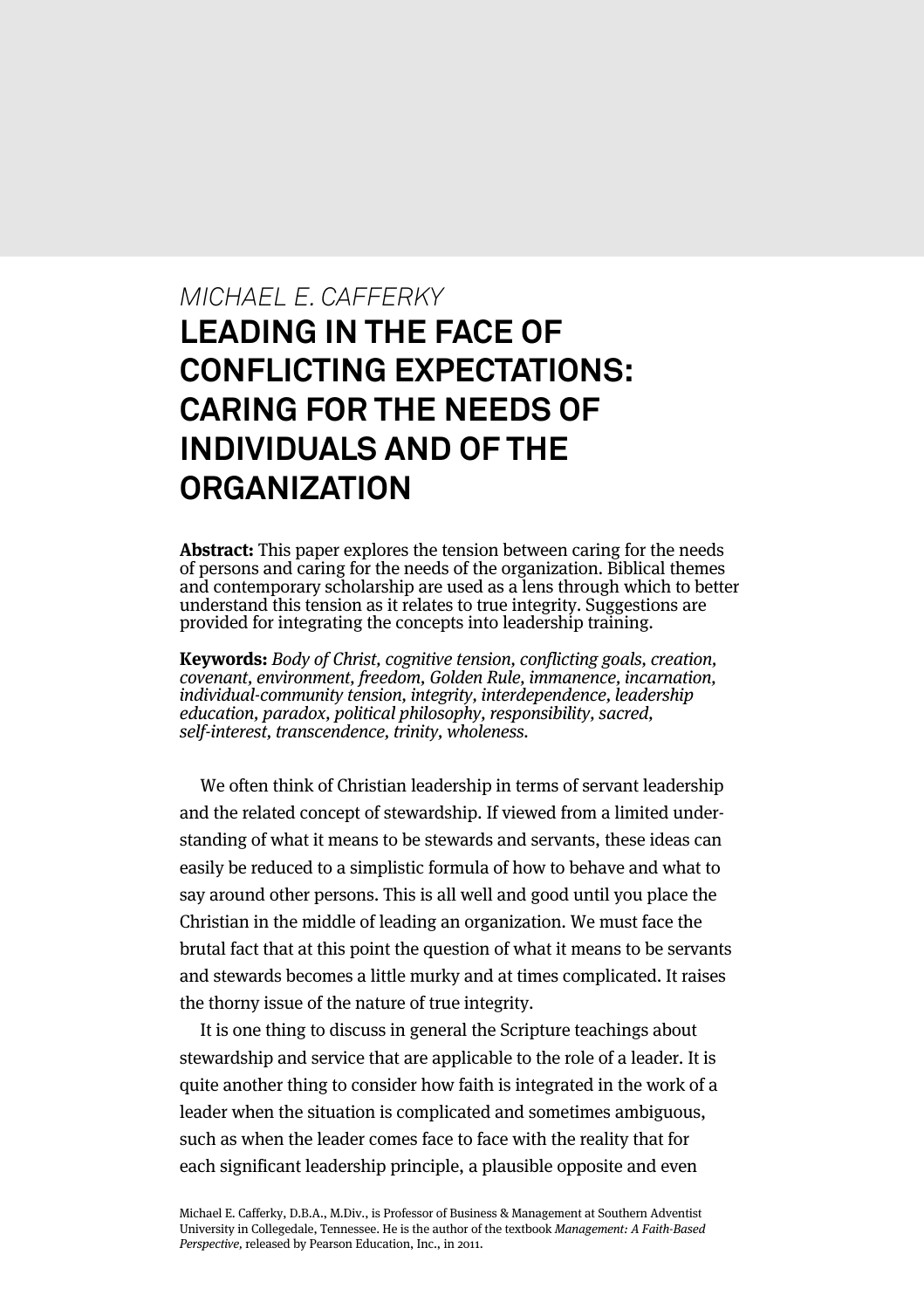contradictory principle for the same situation also exists and may be called for (Cafferky, 2007, 2012; Simon, 1946). For example, are we more effective as servants and stewards when we care for the needs of persons in and around our organizations? And, are we less effective when we care for the needs of the organization whose mission is to serve these and other persons outside the organization?

The purpose of this paper is to explore how the Christian leader can view the fundamental, universally experienced tension between caring for the needs of the person and caring for the needs of the organization. It is this tension point that is the sacred ground upon which all leaders unavoidably stand.

To explore this fundamental tension, the following points will be discussed:

- The nature of organizational tensions
- The individual-community tension
- Relevant biblical themes
- Secular approaches to managing tensions
- Issues that Christian leaders face
- Implications for leadership training

## **The Nature of Organizational Tensions**

Scores of tensions are co-present in organizations (Cafferky, 2012). The tension between caring for the needs of the individual while also caring for the needs of the community or the group illustrates the interesting nature of these and other paradoxes (Aram, 1976; Cafferky, 2007; Langfred, 2000; Parsons & Shils, 1962; Smith & Berg, 1987). This tension is an example of a fundamental paradox that managers in all types of organizations face. It also is interesting since it offers a chance to consider how the Christian manager's religious beliefs might be applied.

It is believed that the poles of these organizational tensions are interdependent opposites. Leadership actions that support one pole have a corresponding (and sometimes unintended) impact on the other pole since the two are interrelated. What adds to the difficulty is that these opposites appear to be inverse functions. One pole, if left to itself or emphasized over the other, sows the seeds of destruction of the other. Many organizational paradoxes are universal tensions that have existed for hundreds of years and continue to exist in all organizations, regardless of culture. Another observation is that many fundamental organizational tensions are inescapable and inherently unresolvable in favor of one pole or the other, and that attempting to do so would be destructive.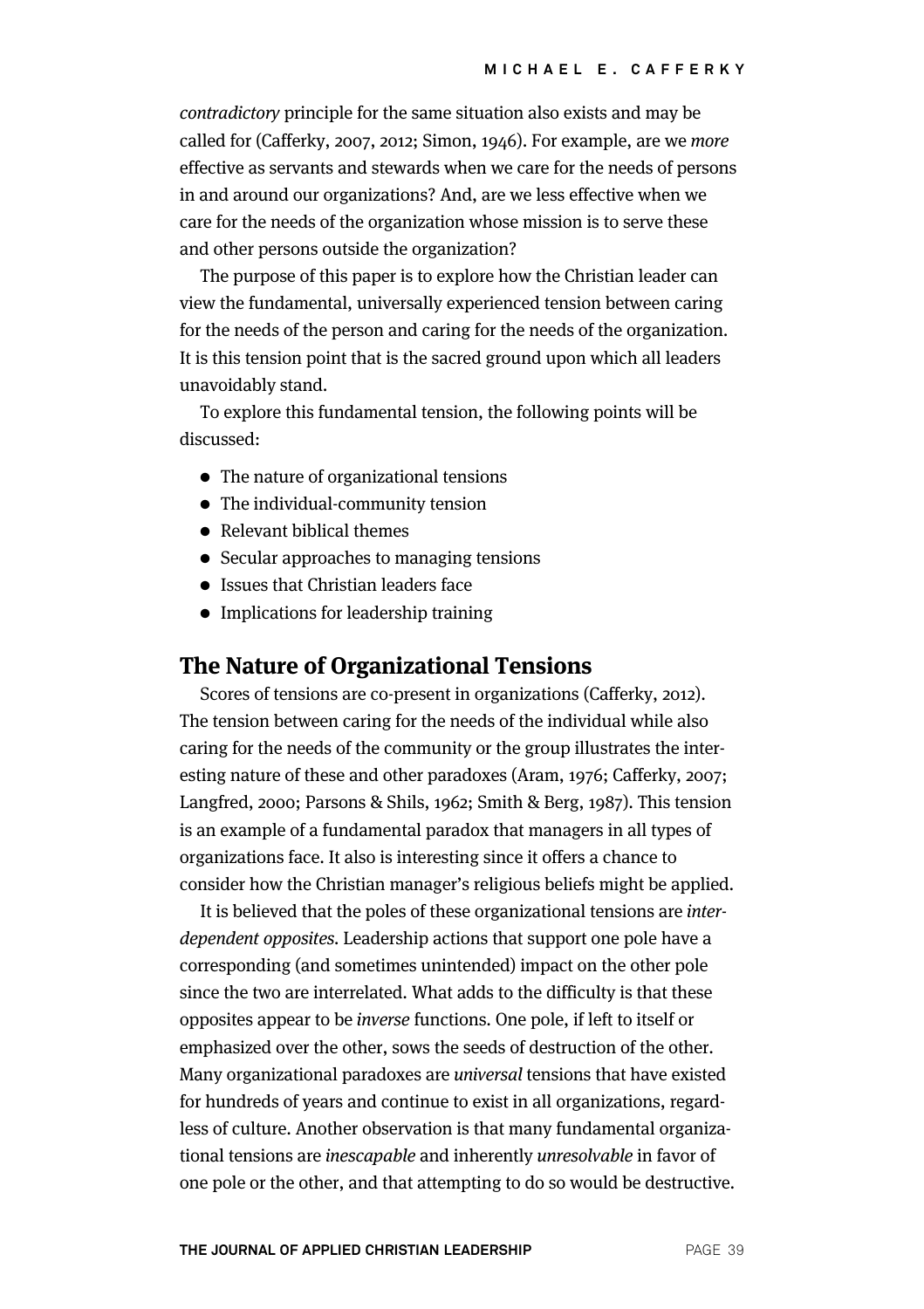# **Individual-Community Tension**

To give legs to this abstract concept of the individual-community  $tension<sub>1</sub>$  consider a few examples.

In Numbers 32:1-32 we have an interesting narrative of Moses being faced with the need to care for the desires of two tribes (Reuben and Gad) as well as the needs of the whole nation. If these two tribes settled on the east side of the Jordan River like they wanted to, they would have available some of the best grazing lands for their flocks and herds. They would gain this benefit at the expense of reducing the mutual support they could offer the rest of the nation. Being on the east side of the Jordan would geographically cut them off from the other tribes and they would be less able to help or be helped by the other tribes in common defense. In the end, Moses' decision was that Reuben and Gad's request to settle on the east side of the Jordan River would be granted but only on the condition that these two tribes would assist the other ten tribes first in securing their new homeland.

In his second epistle to the Thessalonians, Paul discusses the importance of individual responsibility to the community (2 Thess. 3:6-15). Paul was a proponent of freedom in Christ (Rom. 6:18; Gal. 5:1). But freedom does not mean license to become a burden to the larger community of which the person is a part.

Consider a situation as simple as the company lunch room. To take care of some of the personal needs of employees, all employees have the privilege of using the room with its resources. At the same moment that any given person exercises this freedom in using the room, that person is expected to fulfill a responsibility in keeping the room clean for everyone in the organization. At the heart of this tension is that at the same time we have personal freedoms (to use the microwave) and group responsibilities (all should clean up after themselves). Though they are sometimes criticized for being "rule bound," managers of all organizations build a system of constraints in the form of company rules, policies, and procedures as mechanisms for giving employees (and volunteers) a measure of freedom within organizational constraints.

An organization's wage and benefit package is one way to manage the tension between individual interests and organizational interests. Contributions to retirement plans and the compensation bring together the individual's financial interest and the organization's need for a stable workforce (Aram, 1976, p. 14).

This individual-community tension occurs at the macro-, internationallevel, too. For example, one European country's need to receive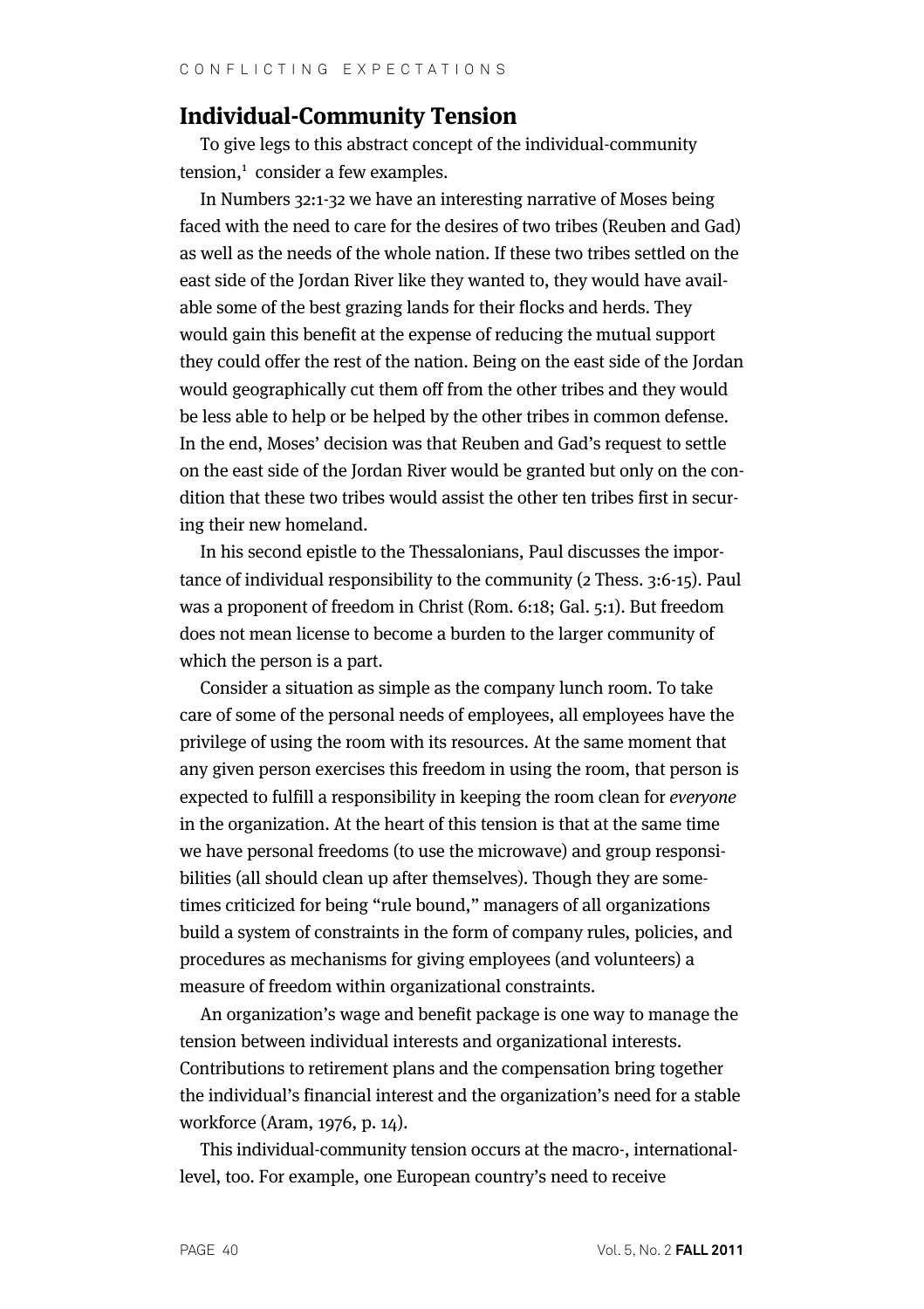financial assistance from the European Union of countries must be weighed against the needs of all the countries in the region as well as countries in other regions which will likely be affected by an unsavory change in the financial stability of one country.

There are times when leaders require of subordinates to perform tasks that, while moral, are unpleasant. The leader can be courteous and caring in demeanor when delegating the tasks to persons. Nevertheless, in order for the organization to fulfill its mission, the tasks need to be done. Employees may disagree and even wave the flag of "unfairness" at the leader in an attempt to avoid having the tasks given to them. Leaders are sometimes in an unenviable position of having to listen to the concerns of employees but in the end still getting the task done.

Every leader has been faced with the challenge of giving individual team members freedom and caring for their individual needs (Johnson, 1996, pp. 56, 251). The more the leader emphasizes individual needs, the more likely persons are to become isolated from the group and more focused on their own goals and interests. Furthermore, the more individuals are the dominant concern, the more likely the whole team will begin to lose its central focus or common direction. Team support will start to suffer. Individual self-interest can turn into individual selfishness. But the opposite is also risky. Emphasizing team work and structuring the team to promote cohesion, solidarity, and support for organizational goals will require increased sacrifices on the part of each team member. The more connected the individuals become to the team, the more isolated they become from their personal needs and interests. Leaders who give all for the sake of the team or organization end up creating stability, as well as excessive conformity, staleness, loss of creativity, and groupthink. Personal needs tend to be (or are at risk of being) neglected. Community self-interest can turn into group selfishness.

## **Scholarship on This Paradox**

The tension of individual freedom and responsibility to the common good has been at the foundation of political philosophy discussions during the last three hundred years (Hobbes, 1660/1996; Locke, 1690/1823; Lukes, 1971; Milne, 1968; Rousseau, 1762/1913). Although this tension point appears to be at the root of the difference between a constitutional, free-market democratic approach and a centralized socialist approach to governing, the individual-common good question applies to more than just the level of the state (Koslowski, 2005). Hofstede's (1984, 1993) research has raised our awareness regarding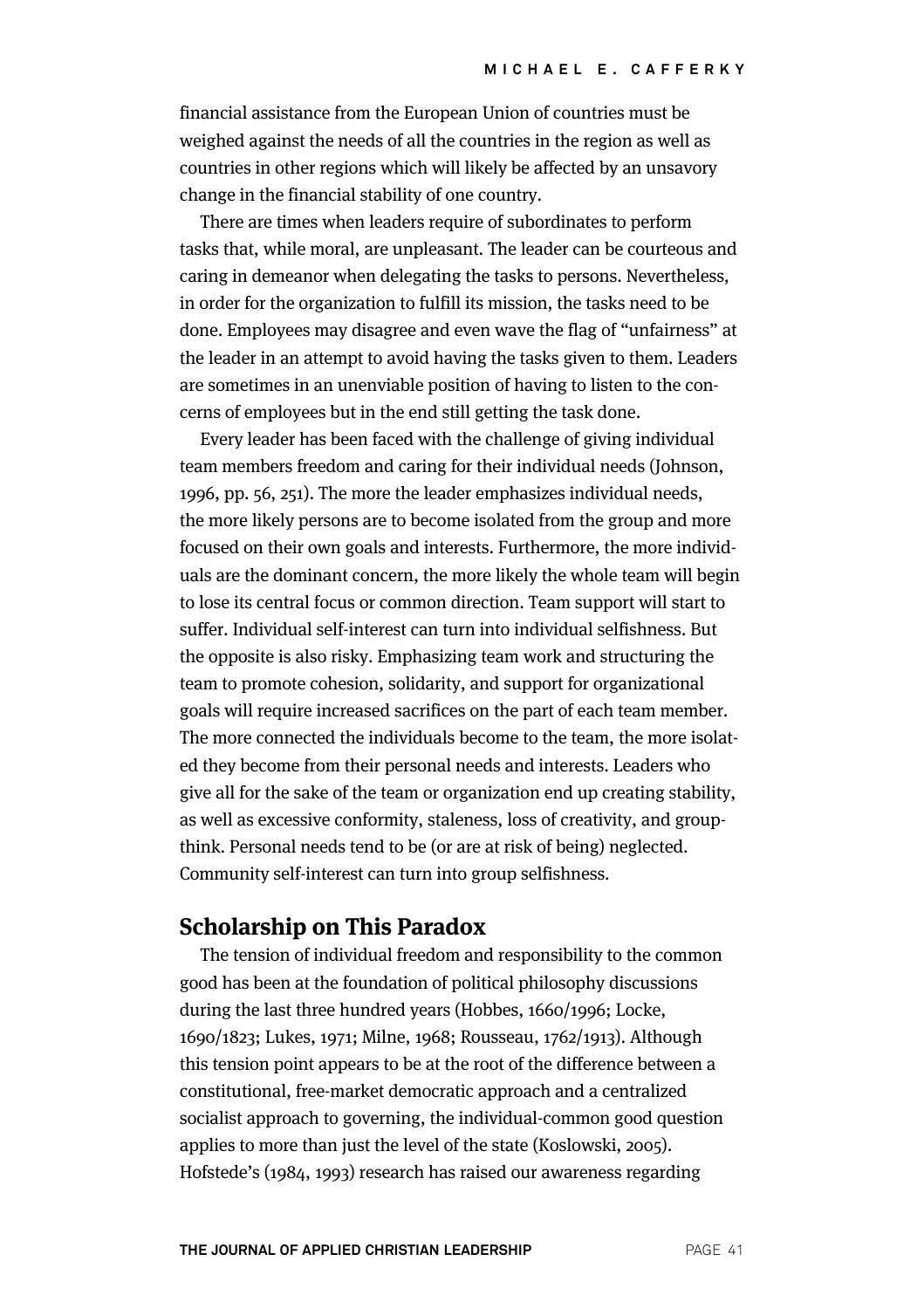#### CONFLICTING EXPECTATIONS

how different cultures view the individual-community tension (see also Ketcham, 1987; Kim, Triandis, Kagitcibasi, Choi, & Yoon, 1994). This tension exists in all social relationships: the family, dormitory roommates, marriage, organizations, domestic society, the relationship between an organization and its community, and in the relationships among the nations of the world. It is at the root of many ethical challenges that contemporary organizations face (De George, 2006, pp. 10, 13). As such, this social paradox is a discussion relevant to organizational leaders (Amason, 1996; Aram, 1976, p. 3; Bouchikhi, 1998; Collins, 2001; Keidel, 1995; Lewis, 2000, p. 769; Smith & Berg, 1997).

In organizational literature, the inseparable connection between managing individual needs while managing the organizational needs to get tasks accomplished was recognized nearly a century ago by Henri Fayol. As Fayol put it in 1916, "two interests [general interest of the organization, personal interest of the individual] of a different order, but claiming equal respect, confront each other and means must be found to reconcile them. That represents one of the great difficulties of management" (Fayol, 1949, p. 26). Fayol believed that the natural human tendency is toward promoting individual interests rather than promoting the general interests of the organization. Thus, workers need constant supervision, firmness but fairness. Fayol's assertion about the importance of this issue agrees with Charles Perrow (1986) who has called this the "basic and enduring problem for all organizational theory" (p. 66).

This belief has been echoed by other thinkers, too. Organizations are at the same time economic systems and social structures (Selznick, 1948). In order for the organization to succeed, the contradictory dimensions of both organizational control and individual consent must be in place. Selznick (1957) states that "within every association there is the same basic constitutional problem, the same need for an accommodative balance between fragmentary group interests and the aims of the whole, as exists in any polity" (p. 9). This tension is implicit (and at times explicit) in the writings of Argyris (1957, p. 66–74, 175–208), Barnard (1938), March and Simon (1993), and Simon (1997). More recently, the persistent nature of this tension is raised by Hamel (2007, p. 7).

The Scientific Management approach espoused by Frederick Taylor (1911) in handling this problem attempted to balance the strong need to constrain the autonomy of individual workers for the sake of the organizational goals. Later the Hawthorne studies revealed to scholars the importance of caring for the economic interests of the organization at the same time as caring for the individual social interests and the social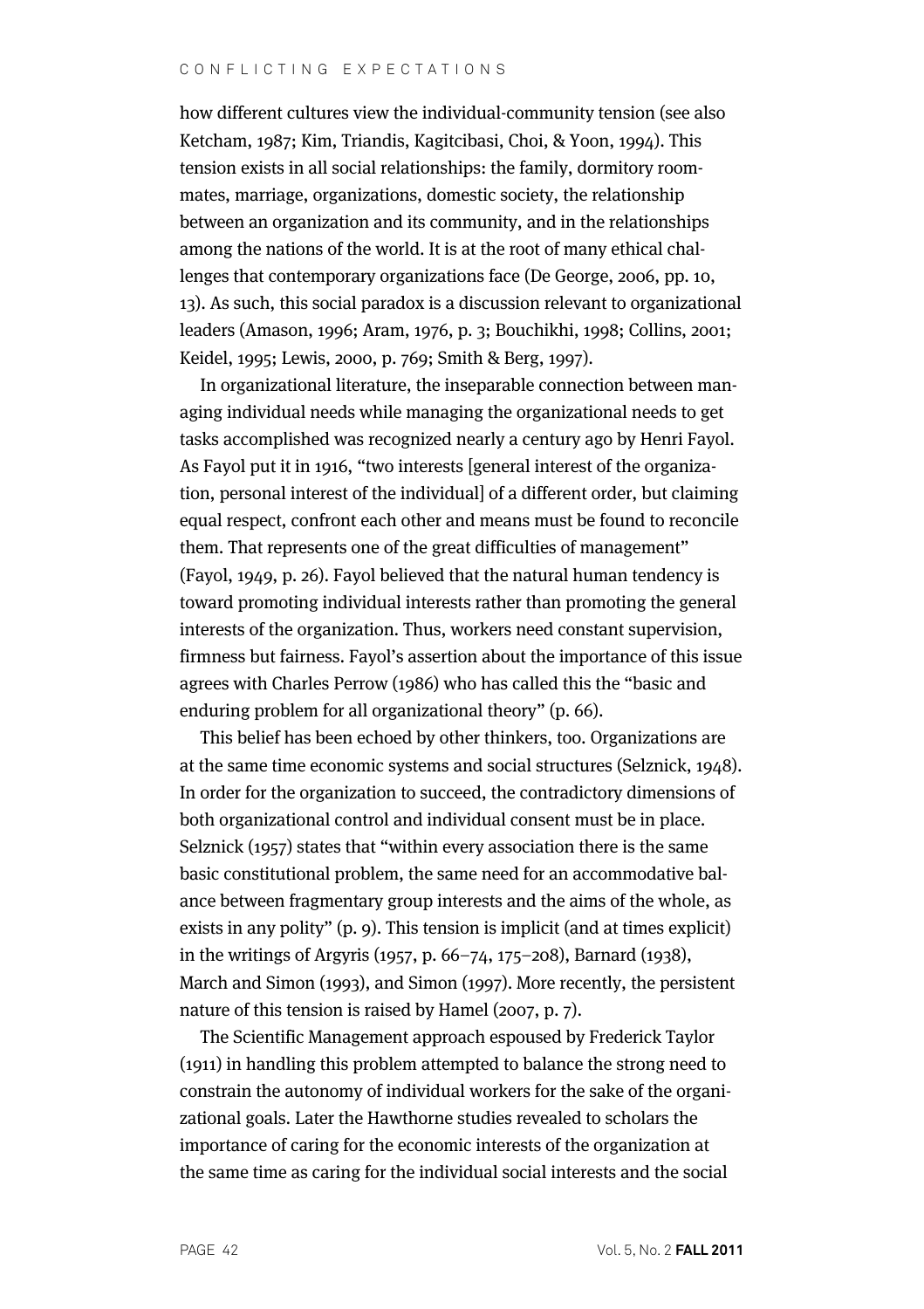meaning of work that workers bring to their tasks. Scientific management principles alone cannot solve the core problem of human collaboration (Mayo, 1933; Roethlisberger, 1941).

Max Weber's celebrated approach to handling this problem was to create impersonal bureaucracies where policies and procedures guided individual behaviors toward achieving organizational goals (Weber, 1947). If individual workers believed that their personal needs were not being cared for, policies were in place directing the workers on how they should pursue a complaint.

An organization has requirements for its survival that are quite different from the needs of persons. Individuals can find their own needs met as the needs of the organization are being met. But sometimes the personal needs conflict with organizational needs (Aram, 1976; Argyris, 1957). A degree of individual self-interest is allowed among employees and volunteers. But when self-interested behaviors exceed or are divergent from organizational needs, organizational leaders will attempt to place limits on self-interested behavior. Likewise if the other extreme occurs, i.e., the organization self-interest becomes dominant at the expense of personal needs, persons will respond by attempting to limit the organization (e.g., stop giving, reduce effort and commitment, terminate employment or membership, end volunteer activities).

We can think of this cognitive tension as being self-imposed. Every person willingly joins an organization to work to fulfill vocational drives and for economic survival. Volunteers join nonprofit organizations to fulfill their needs for serving a cause greater than their own self-interest. In becoming an employee (or volunteer) the individual voluntarily gives up a measure of individuality in favor of pursuing the goals of the organization. The person is willing to submit to and cooperate with authority and as a result is willing to be organized according to the wishes of organizational leaders or negotiated among peers.

When a person joins an organization, an interesting independencedependence relationship is established. To fully experience independence in the context of group life, one has to constantly be giving expression to one's dependencies. "For only as reliable dependencies are established does interdependence emerge" (Smith & Berg, 1997, p. 142). It is as individual members come to depend upon each other that the group as a whole becomes a dependable entity to serve the greater good of society.

The same tension is implicit in the concept of organizational culture. In order for an organization to develop a strong culture, its leaders must require conformity to the shared organizational values (Pascale, 1985).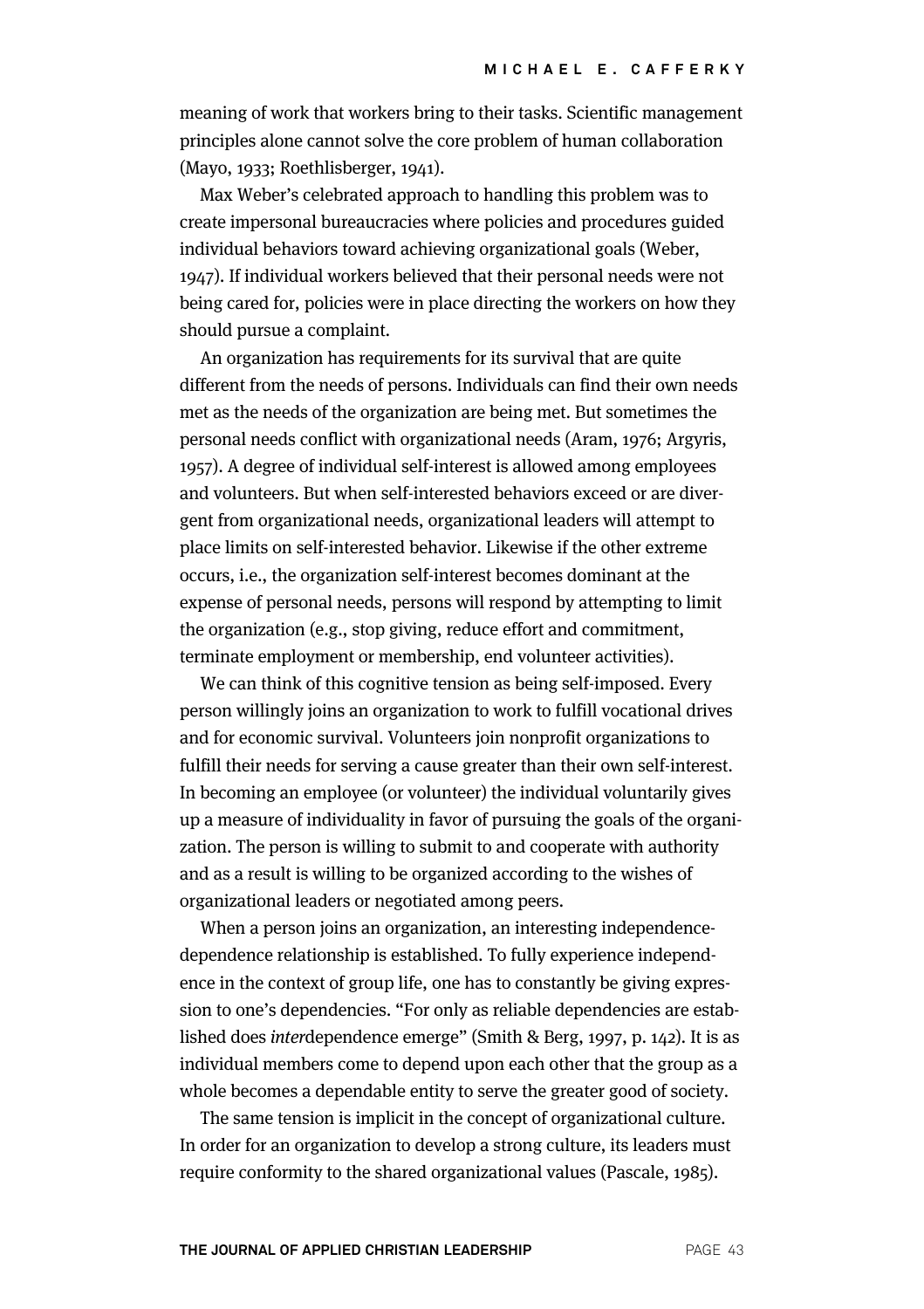At the same time, persons are intellectually and culturally opposed to manipulation for organizational purposes. We want all new employees to become socialized into the organizational values such that they internalize these values into their being-thinking-doing patterns. Yet we also value new employees who bring us new ways of being-thinking-doing that, if incorporated into the organization, would make it stronger. This challenge is important for the Christian leader who values human freedom—derived from the image of God at Creation—but also values the stewardship responsibility of watching out for the interests of the organization and its goals.

## **Relevant Biblical Themes**

The idea of paradoxical tension is not new to Christians. The paradox of the Gospel teaches us that we are more sinful than we can ever imagine. Sin is revealed when our lives are placed in stark contrast with the love of God as expressed in His law and in the person and work of Jesus. In other words, it is God's love that exposes us for what we truly are. Paradoxically, the very thing that exposes us for who we are is what heals us and sets us free from the burden it has revealed (Nash, 1994).

While there are many points of cognitive tension represented in Scripture, the tension of organizational leadership considered in this paper is not a subject that is explored per se in Scripture. Nevertheless, Scripture offers some insights that can guide our thinking. Three biblical themes and several corollary concepts need to be considered with respect to this tension point in leadership.

## Creation

Creation theology has an interesting perspective to offer. The Scripture message that "it is not good for man to be alone" (Gen. 2:18) indicates the importance of the person's interdependent relationship with community. We are all our brother's keepers (Gen. 4:2–9). Just the same, Adam and Eve each were created with a degree of autonomy, persons with the freedom to make choices.

It is at Creation that we first see the biblical teaching on wholeness (Berkof, 1941, p. 192; Hoeksema, 1966, p. 199). But wholeness by nature is not complete until it is seen as individual and communal and environmental. We were created free and responsible to the greater community and to God. It is at Creation (before sin) that we see established the inseparability of the individual from community. Satan's lie, in part, was that humans would be able to survive as completely autonomous beings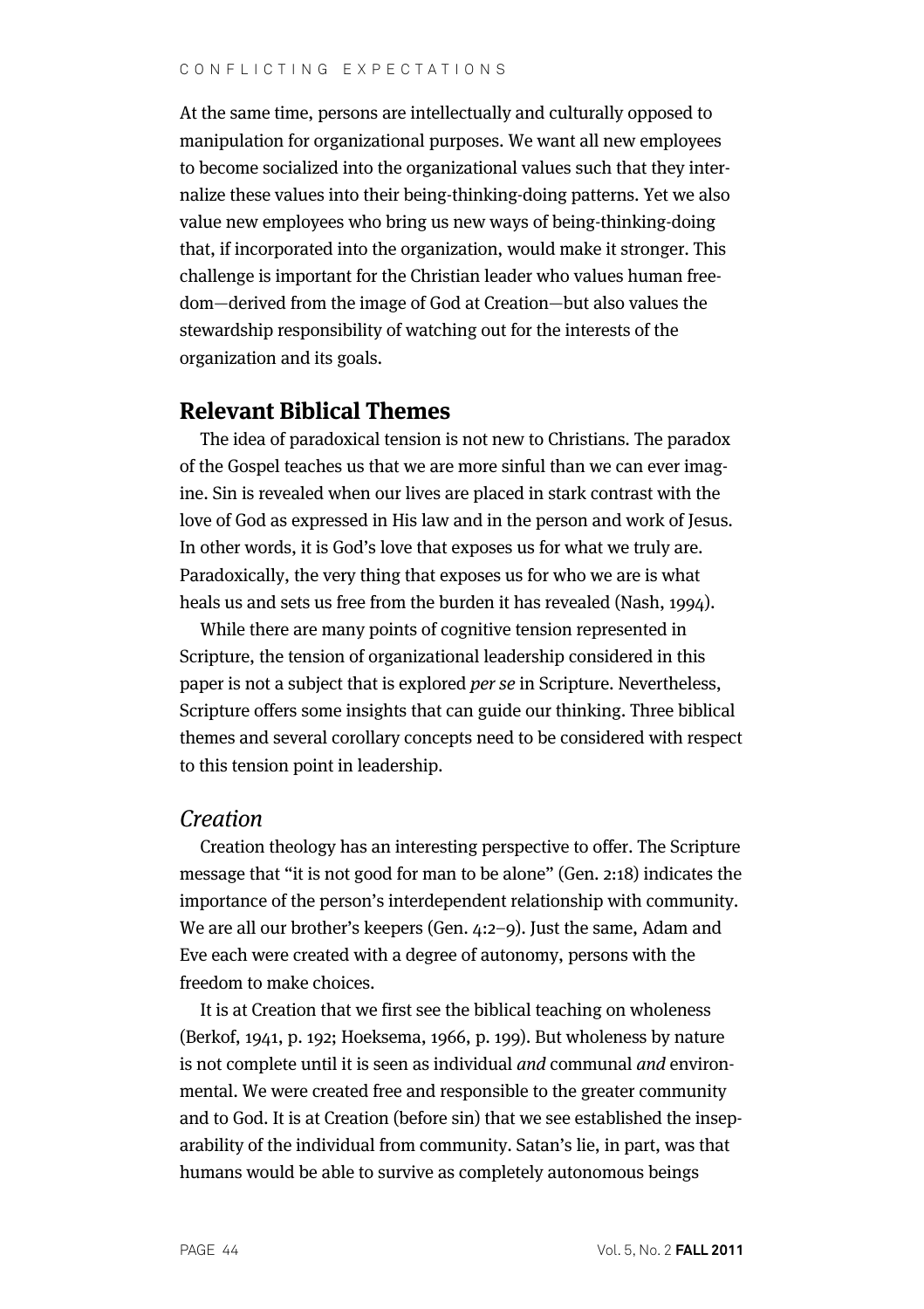living apart from the Creation community. He implied that individual behavior has no effect on the social group. This tension reveals the beauty of the social world created by a loving God who values complex social relationships. Although this social-structure work of art is more abstract than the beauty inherent in physical creation, the structure of social relationships is no less stunning when its full significance settles into the mind.

God gives leaders the privilege of continually standing in the presence of complex social relationships. At the moments when the individualcommunity tension is acute, leaders may not at first see the beauty of God's Creation. As they become open to experiencing God at work in their life as a leader in the midst of these tensions, they will come to appreciate the inherent beauty of preserving both individual needs and community needs. As the leader in humility repeatedly helps a community work through this tension, the work of Creation continues as together the community participates as co-workers with God in providential behalf of all of God's Creation.

#### Covenant Theology

Another interesting perspective is biblical covenant theology. If Christians are to use the covenant model in their leadership, we find that the biblical covenants were both corporate and individualistic (Robertson, 1980, pp. 280-300). If either pole is left out of the picture or diminished, the entire experience as a child of God could be undermined. If the covenant is viewed as primarily between God and the community, the Christian organizational leader will attempt to model this and will likely manage the individual-community tension in favor of the organization and its goals. But if the locus of the covenant is with the individual, the leader may likely manage the tension in favor of individual interests subordinating the interests of the organization to the interests of persons (Novak, 2000, p. 78).

#### Incarnation Theology

A third biblical theme relevant in this discussion is incarnation theology. As Philippians 2 states, the incarnation is a model of human relationships:

Do nothing from selfishness or empty conceit, but with humility of mind regard one another as more important than yourselves; do not merely look out for your own personal interests, but also for the interests of others. Have this attitude in yourselves which was also in Christ Jesus. (Phil. 2:3-5, New American Standard Bible)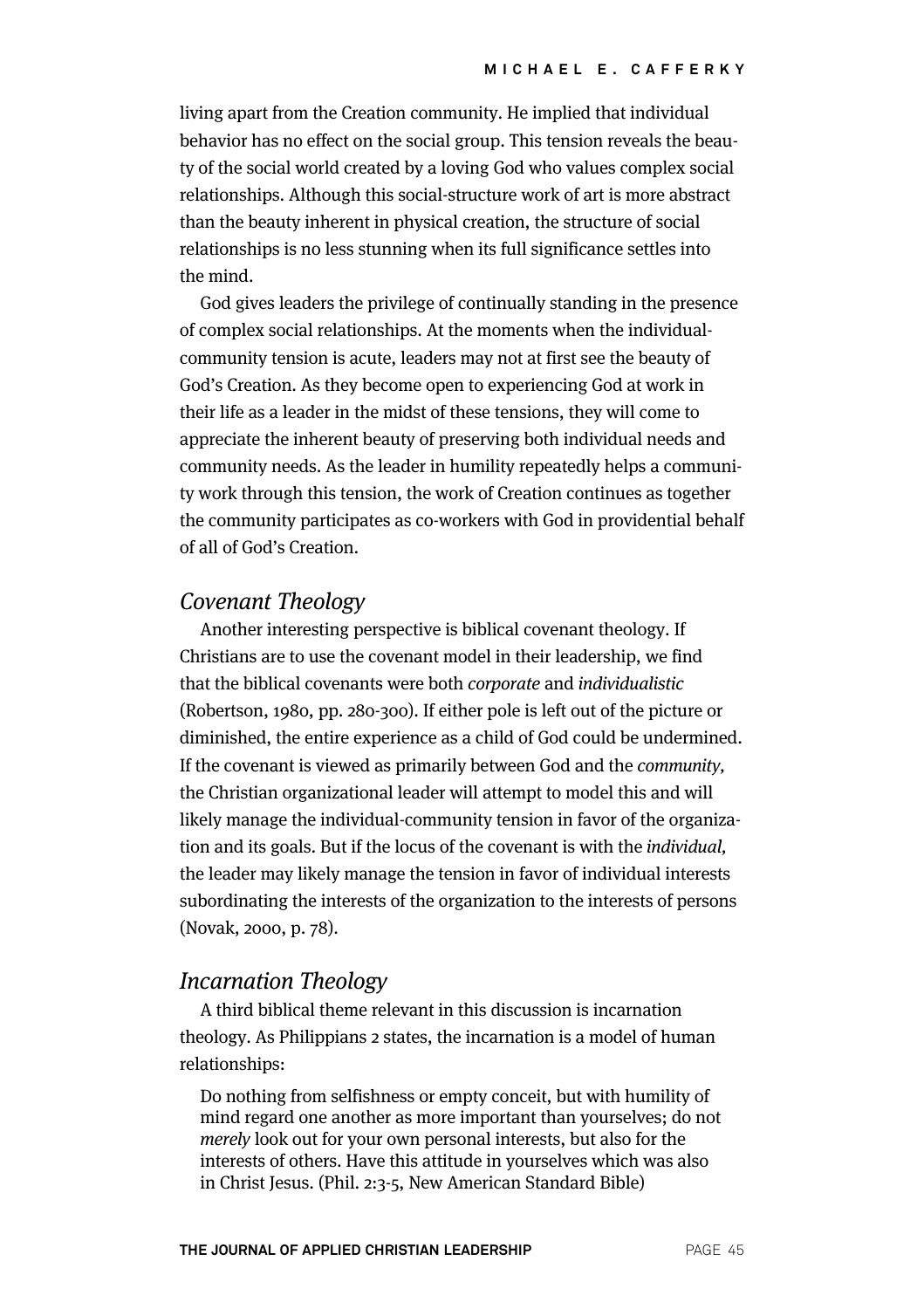The person of Christ being fully human and at the same time fully divine is inseparable from the covenantal mediatorial work relationship He took on by coming to this earth. Here the covenantal Messiah engages humanity in a self-imposed humility as a servant toward both the divinity and humanity (see Figure 1.1).

*Figure 1.1* The Paradox of the Incarnation



Appropriately applied to the work of leaders, we see that the Christian leader is part of the community like any other person in the group. As such the leader has personal interests as well as communal interests, like any other member. However, in following Christ's model, the leader will completely identify with the individual follower who expresses a particular need at the same time as fully identifying with the community, humbling herself toward both the individual and the community as a servant.

Only in this broader context of covenant and incarnation can true servant leadership be fully understood. The leader is truly a covenantal mediator, embracing both individuals and the social group and being a servant not only to persons (the most common understanding of servant leadership) but also to the group and its needs (see Figure 1.2).

*Figure 1.2* The Tension of Leadership Modeled After Creation, Covenant, and the Incarnation



# Corollary Teachings From the Bible

As Griffiths (1984, pp. 53-55) has pointed out, the doctrine of the Trinity can also be seen as a biblical model of the individual-community interdependence. The Apostle Paul's metaphor of the body of Christ (1 Cor. 12) is another illustration of the relationship between individuals and the church. Sire (1990, pp. 25, 58-59, 64-67) sees in Paul's writings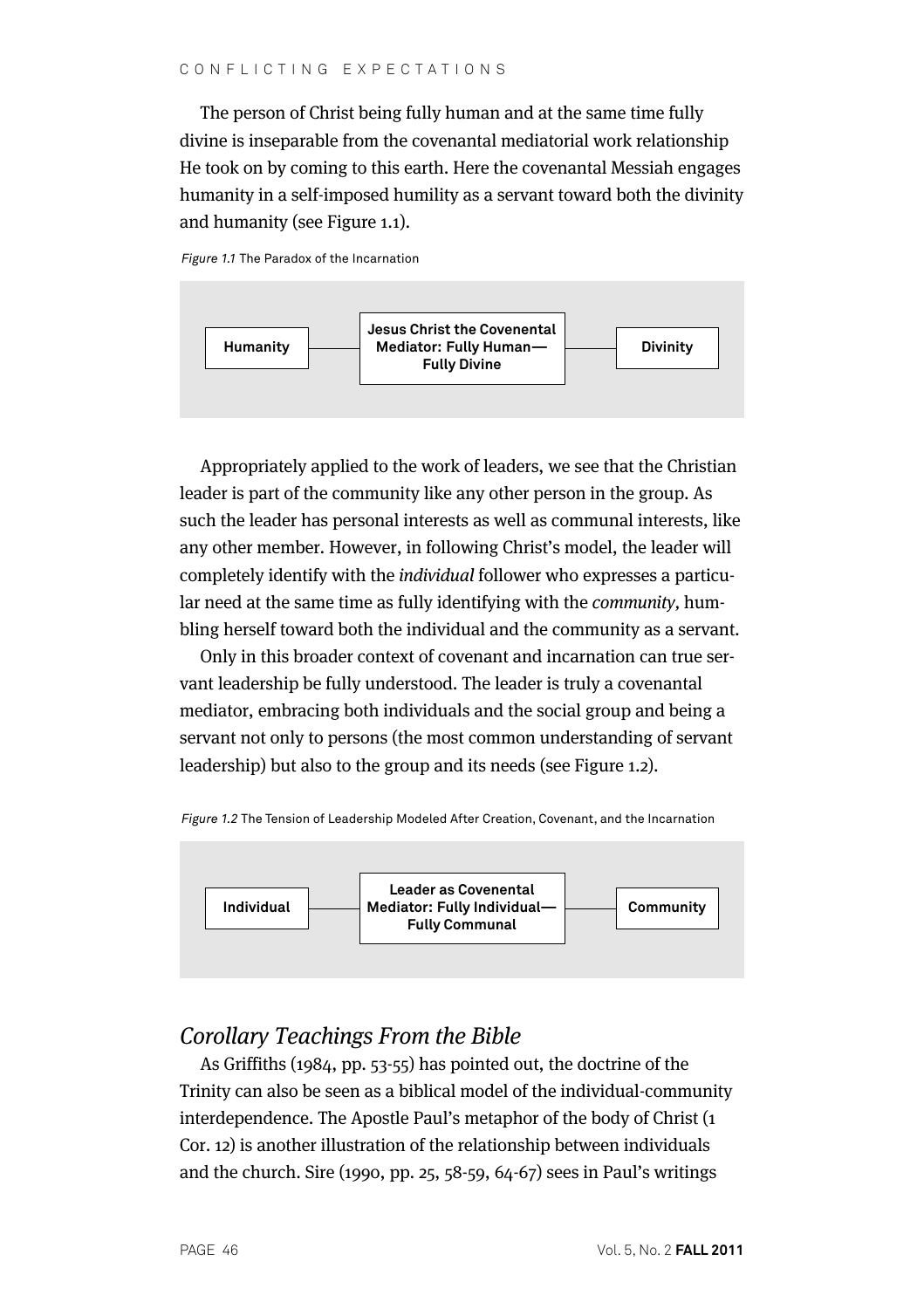the individual and communal connections. Leadership is shared among many people in the faith community. It is not only the elders and deacons who serve. Many others have also been given gifts that are useful for the faith community. Each one with his or her spiritual gift will be used by the faith community in some leadership capacity. Sire makes this comment on 1 Corinthians 12:

[The] Christian world view avoids the fatal traps of both individualism and collectivism. It declares from the outset that each of us is unique and in the image of God, but that the God in whose image we are made is communal. (p. 64)

The chief gift (and the greatest need) for leaders is wisdom. Wisdom for all of life but especially the wisdom needed for successful leading is a gift from God received by listening to the community around the leader. It is one of the most highly prized of all virtues, not only because it leads to material success but also because it leads to successful living all around (Eccl. 7:12; Prov. 19:20).

New Testament teachings related to the work of a leader also offer some important insights regarding the individual-community tension. Whoever desires to be a leader of a group will be a servant to others (Matt. 20:20-28; Mark 9:35-37). In the Golden Rule of conduct—do unto others as you would have them do unto you (Matt. 7:12)—and in the second Great Commandment—love your neighbor as yourself (Matt. 22:39) personal behavior is in the context of the relationships with a larger group.

## **Secular Approaches to Managing Tension**

Various approaches to managing paradoxical tensions have been considered by scholars. Johnson (1996) and Smith and Berg (1997) portray the management challenge as one of facing the paradox head on. Johnson recommends that the manager involve the members of the organization (or team) in dialog so that the discussion can become a learning process. Smith and Berg recommend confronting paradoxes, since ignoring them or attempting to resolve them ultimately will fail.

Clegg, da Cunha, & e Cunha (2002) see three standard approaches to managing leadership tensions. The first approach is to attempt to eliminate the opposites. Here the leader chooses between the opposite poles. This is the simplicity approach that discounts the relationship between the two opposites. Besides the belief that eliminating the tension is impossible, attempting to eliminate the paradox removes one of the most important forces in the organization to keep all the members "in a continuous awareness" (p. 487). This can be destructive.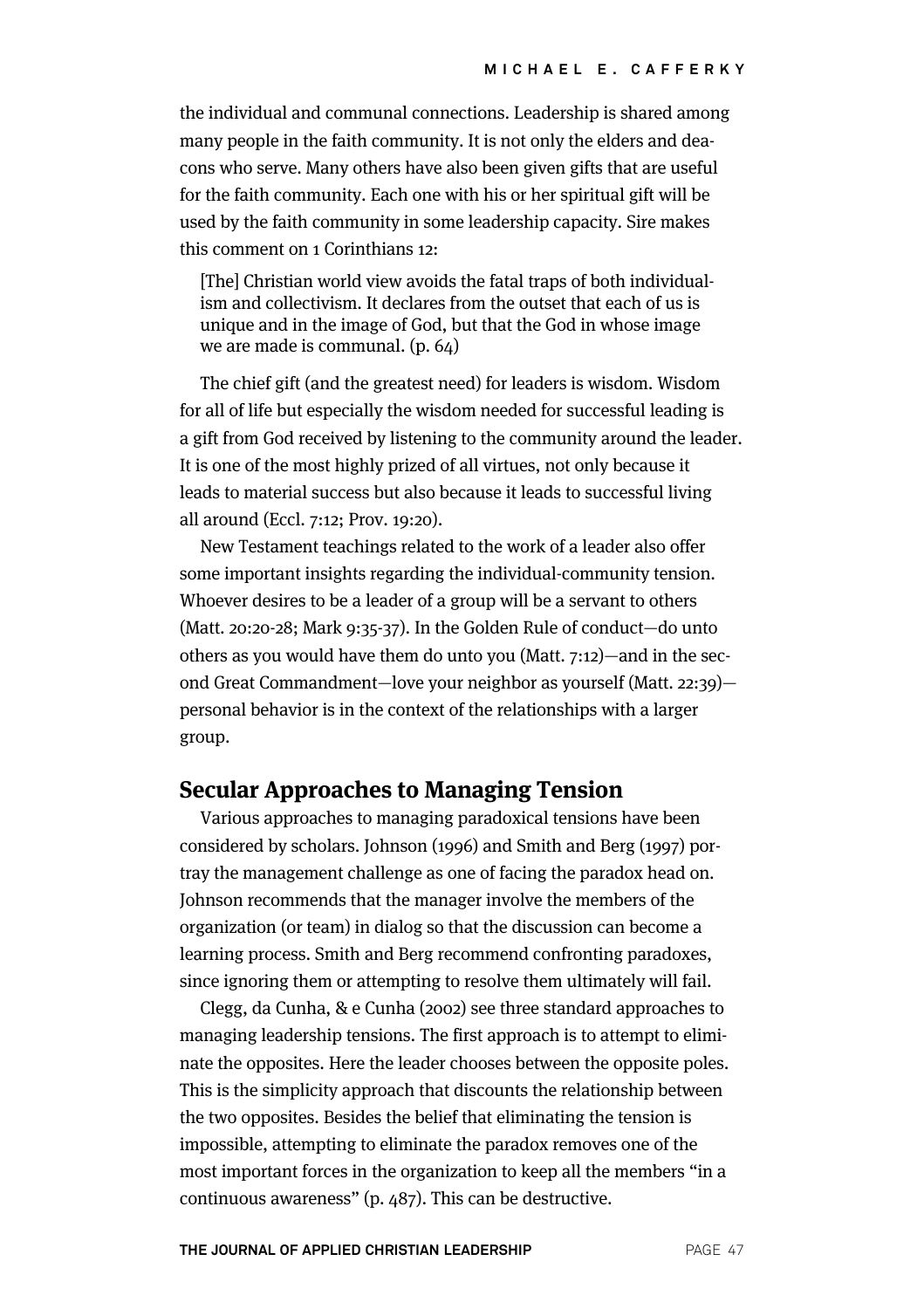A second approach is to attempt to strike a balance through compromise between the opposite poles. This approach assumes that it is possible to create a mix from the two extremes. The problem with this approach is that opposites don't easily lend themselves to balancing since each polar opposite requires full emphasis. Partially emphasizing one pole is an attempt at compromise that ultimately undermines both poles and result in destruction of the organization.

The third, more popular approach takes into account an assumption that both polar opposites require equal emphasis. With this the leadership task is to integrate the opposites through synthesis of on-going dynamic tension. Synthesis emerges in the specific situation when "both poles of a paradox are present simultaneously. It differs from a compromise because the latter results from forsaking part of each opposite whereas, in a synthesis, opposites are present in their full strength" (Clegg, da Cunha, & e Cunha, 2002, p. 494). In the idea of synthesis may be an element of truth supported by Scripture that guides the Christian leader. This will be considered in the discussion that follows.

## **Discussion**

One can conclude from the findings of management and leadership scholarship confirmed by the biblical record that the fundamental individual-community tension exists. Attempting to untangle this fundamental tension of leadership may lead to conflicts and group paralysis (Smith & Berg, 1997), while attempting to preserve and even celebrate it offers hope for conflict resolution and successful, dynamic group life. For groups to effectively work together, individual group members must immerse themselves into rather than attempting to flee from the opposing forces inherent in their work. In addition, leaders who attempt to oversimplify or eliminate this paradox may be creating a default choice that undermines true service to both people and the organization.

Some Christians have an implicit belief that if a Christian trusts in God, he will be shown the way, not just any way, but God's plan for the one best way. Belief in an omniscient, all-powerful God who also personally interacts and intervenes in the affairs of His human creatures requires for some the corresponding belief that God's will must be a singular direction or specific command for every situation. This traditional belief among some Protestant denominations is the foundation for an important tension that the Christian leader (who understands how contingency theory works) faces on a day-to-day basis. In the extreme version of this belief, there is only one true contingency: God's all-power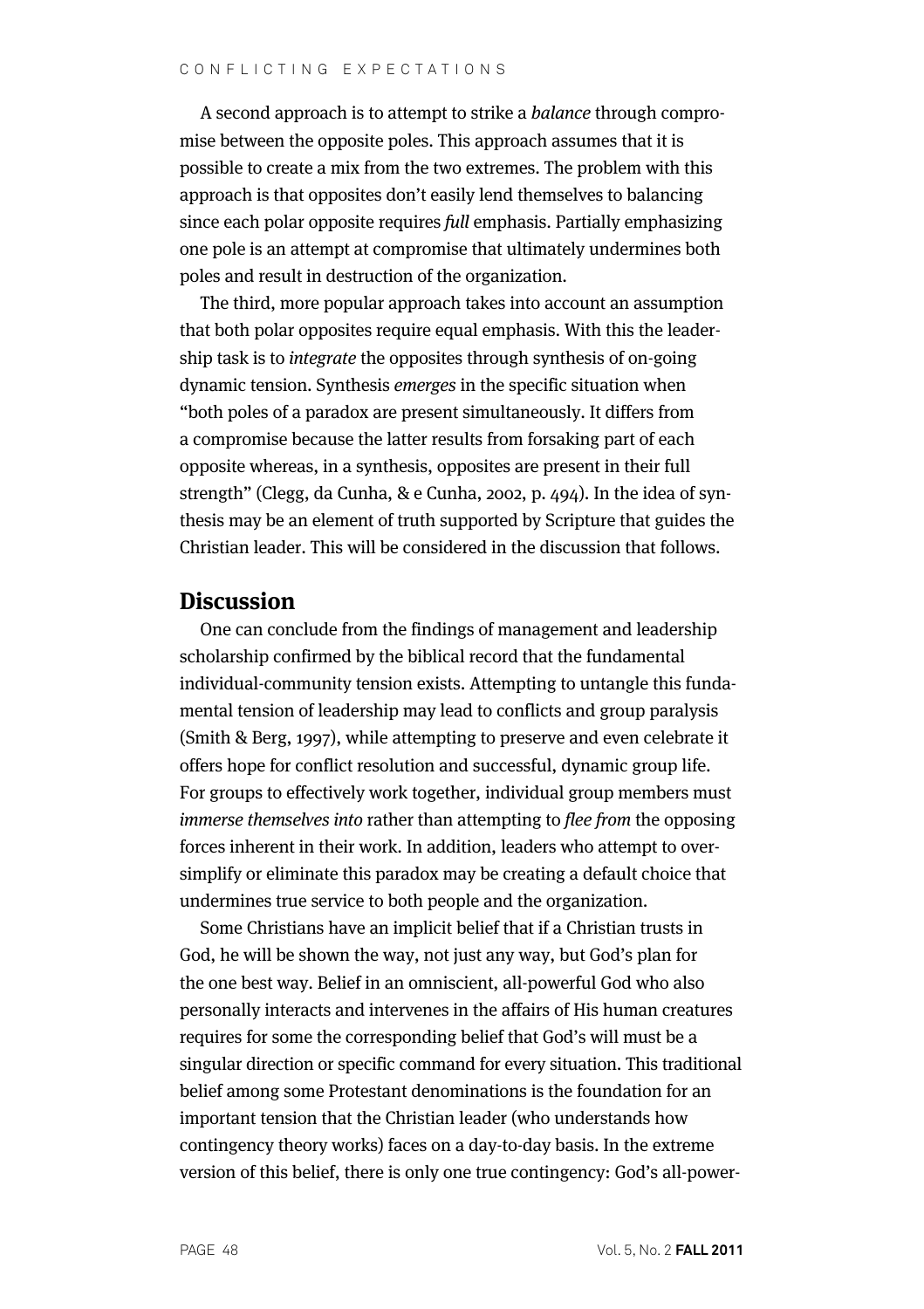ful, unerring will. It is the Christian's responsibility to be open to receive the information contained in the revelation of God's will and then to follow it. This belief comes into tension in the life of the Christian manager who sees the complexity of a situation as she evaluates several alternatives of action, any one of which might be morally and practically right.

If a Christian manager expects to discern God's will in a specific situation, yet is unable to achieve this discernment in the midst of a particular situation, this leaves the Christian in a potentially precarious position of apparently either lacking faith or lacking the proper understanding of how to go about discerning God's will. But if we allow for the possibility that God reveals His will to us through providential paradoxical situations in organizations, managing paradox as God would have the Christian to do might mean capturing the "enlightening potential" (Lewis, 2000, p. 763) of those paradoxes as they emerge. If the advice of organizational scholars can be relied upon, paradox management "entails exploring, rather than suppressing, tensions" (Lewis, 2000, p. 764). For the Christian this will be of interest. Believing in the midst of this paradox that one can find God's truth, the leader brings this cognitive tension into captivity to Christ only by preserving the integrity of both poles of the paradox (2 Cor. 10:5).

Paradoxically, God is both Immanent (Ps. 73:28) and Transcendent (Ps. 145:3). He reveals Himself through Scripture and through the person and work of Christ. Perhaps He also reveals Himself through nature in this social paradox established at Creation. When a Christian leader feels "caught" in the crucible of this paradox, not knowing immediately how to give due regard to both individual and organizational needs, it could be that both the Immanence and Transcendence of God is at work at that moment. On the one hand, the leader desires to know God's will but on the surface God may not reveal His specific will (Transcendence). But on the other hand, if the leader stays with the cognitive tension and listens to the wisdom of others in the community, the situation itself may become a providential leading to understand God's will (Immanence).

Leaders (and their followers) become obsessed with the product of a leadership decision or action. They cry out, "Decide and tell us your decision!" When faced with the individual-community cognitive tension, perhaps it is the community journey or process through the ambiguity that is just as important as the product of the decision. When the leader is given the opportunity from the organizational community to walk alone (yet in community) in dealing with a tension-filled decision, the leader may find God in the paradoxical still small voice (of aloneness) and in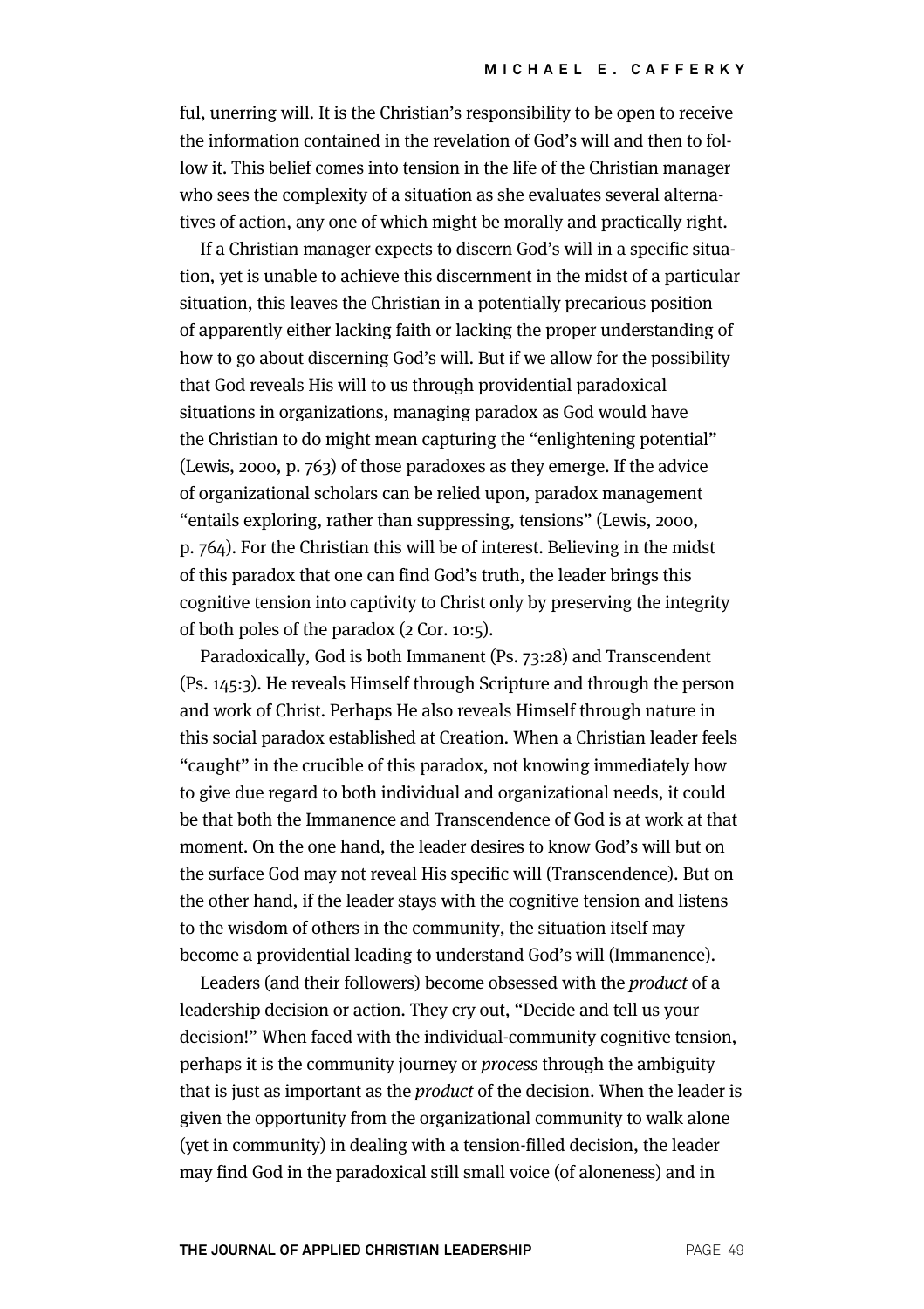the storm (of the competing voices in the organization).

Another fundamental issue we must address is whether the demands of contradictory leadership behaviors undermine, have no effect on, or actually support integrity. On the surface and to the person who lacks leadership experience or who is unable to see beyond personal selfinterests, the apparently contradictory behaviors of serving the needs of the individual and serving the needs of the organization can appear to be a sign of lack of integrity. But at a deeper level, once the issues of the tension are explored and once the person has the benefit of actual experience in dealing with the paradox, one might say that to simplify a situation, ignoring or glossing over the paradox, will undermine integrity. It might be debated whether integrity is merely an individual matter or both an individual and a communal matter. If the latter is true, to allow for simultaneous and apparently contradictory behaviors (though each one in itself is moral) may actually foster true integrity.

# **Implications for Leadership Training**

Several implications derive from the review of this tension. First, leadership students might receive benefit from being exposed to the idea of paradox—especially the fundamental individual-community tension. Such exposure should naturally lead to consideration of the biblical expectations of what it means to be servants and stewards in society. This exposure can be in the form of classroom lectures and discussions. However, personal experience in leadership at the same time as classroom learning might give the best opportunity for learning the issues. If this is true, Christian leadership professors in higher education would do well to encourage (or require) students to take an active leadership role in an organization during the same semester as leadership concepts are learned in the classroom. Student leadership experiences that align with this and other paradoxes considered here can be explored in personal journals as well as during class discussions and personal mentoring. During these discussions the professor can ask the students to share their stories and to reflect on what this has taught them about leadership and about themselves. These discussions can then be used to reinforce the importance of listening to God, to individuals, and to the community when making a decision.<sup>2</sup>

Professors can remind students that the Christian leader who faces a paradoxical tension point is at an amazing place of sacred leadership space (cf. Holmes, 1985, p. 21; Sire, 1990, p. 17) of working alone on behalf of the community and paradoxically at the same time also work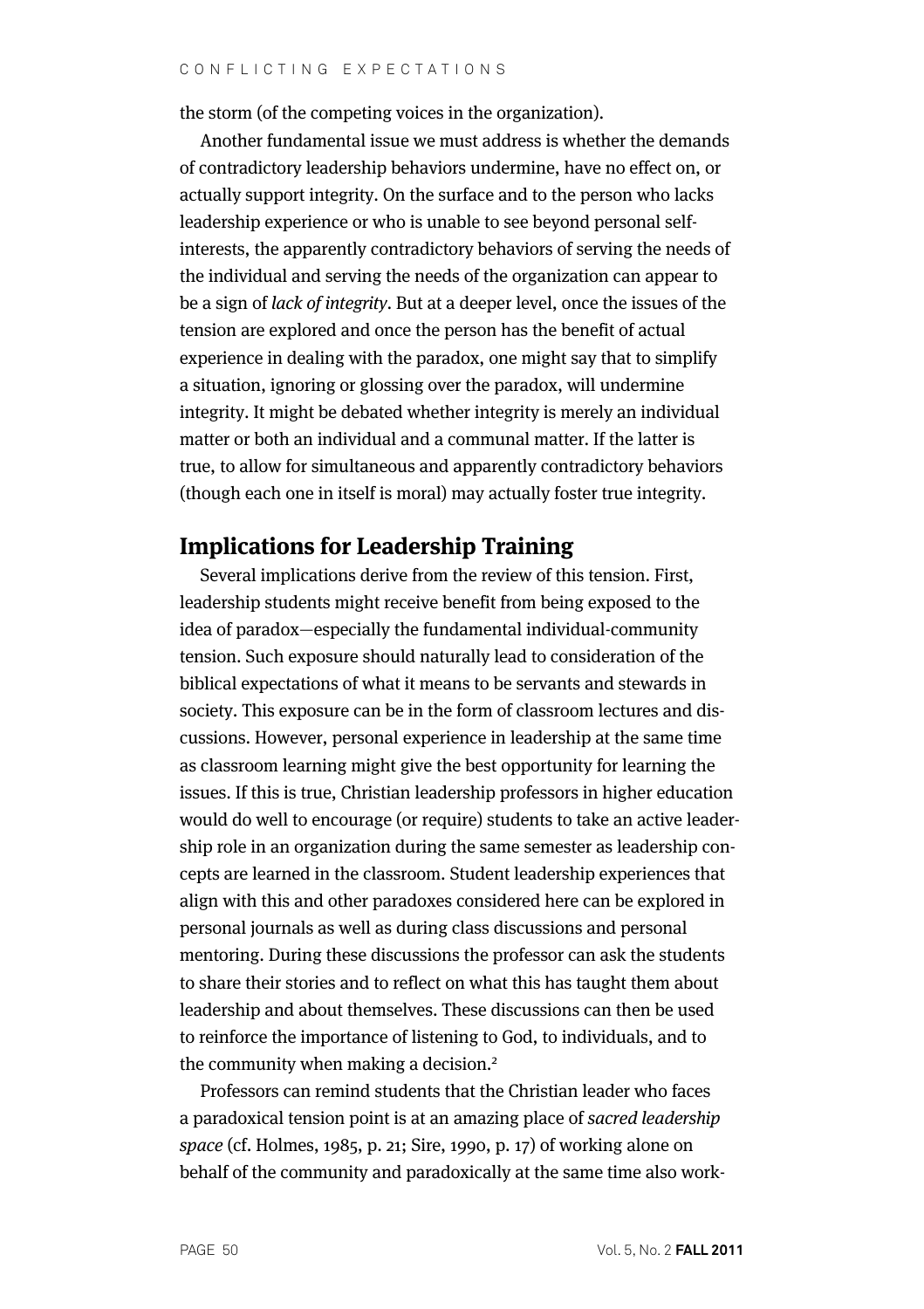ing with and sharing leadership in the community through listening to the voices in the community. These ambiguous moments are "holy ground" locations, Sabbath-like times for Christian leadership worship (cf. Exod. 3:5-6; Josh. 5:14-15).

The definition of servant leadership should be revisited with the understanding of the tight individual-community interconnection in mind (cf. Greenleaf, $3$  1977). Organizational scholars and biblical theology (creation, covenant, incarnation) all suggest that individual and communal interests are inseparable. If this is true, servant leadership cannot be seen in a restricted way as applying only to serving the interests of individual members. Rather, to be truly servant leadership, organizational leadership must be a humble stewardship that serves the individual needs and the organizational needs, as well as environmental needs.

Numbers 32 can be used as a biblical case study. The professor can assign students to read just the first part of the story (Num. 32:1-15) and then discuss various options that Moses might use for resolving the situation. With each option evaluated students can consider both the long-term and the short-term impacts. At the end of the discussion students can be asked to read and evaluate the choice that Moses made (Num. 32:16-32).

Giving voice to the import of a paradoxical situation, recognizing both the needs of the individual and the needs of the community, helps community members continue to give their consent and support to the leader. Here is where visioning on a day-by-day basis is helpful to both the leader and the community. When we confine the discussion of visioning to the strategic planning process, we unintentionally leave out a major portion of the operational visioning work of the leader. Visioning is not just talking about the great things that will come in the future when a new strategic plan is implemented. Visioning is also about taking what is going on right now in the community in terms of the tension points and giving voice to both sets of needs. The professor can help students practice giving voice to the issues contained in this sacred space, taking situations from the students' experiences and then showing the different ways in which the leader can talk about the situation to all involved. Students can role play and explore the advantages and disadvantages of creatively framing the vision in particular ways.

Paradoxes such as the one explored in this paper provide the professor an opportunity to teach Christ-centered leadership from a perspective students might not receive from religion classes. This will give students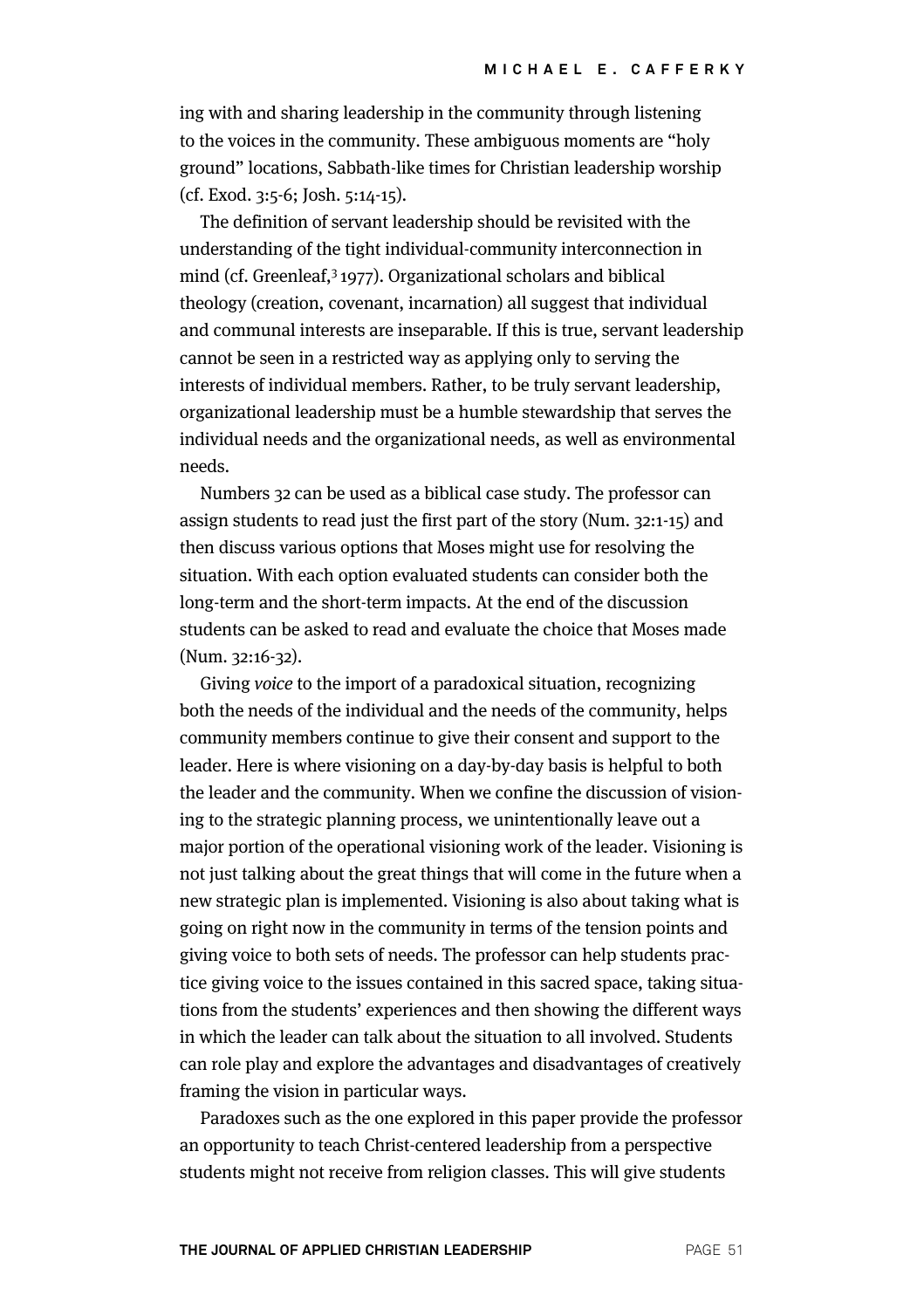#### CONFLICTING EXPECTATIONS

an opportunity to see an adult Christian explore their own personal challenges within Scripture. As the professor discusses personal experiences where this paradox was prominent, it provides an additional opportunity to explore the question, "Where is God during ambiguity?" The emerging paradox, revealing God's will in the context of providential events in the organizational life of a community, provides the professor the opportunity to discuss Creation theology, covenant theology, the incarnation, providence, and related topics.

Professors also are classroom leaders. How lecturers care for both the individual needs of students in a course as well as the group needs models for students the leadership potential in this tension point. Preparation of the course syllabus, day-to-day course management, and classroom discipline all are opportunities for modeling these principles. When individual students come with requests, discussing the matter in terms of both individual needs and group needs with the student (or when appropriate, with the class) can help the student understand the point of tension that the professor is at and in so doing to walk in the shoes of the other class members.

Finally, this tension also offers an opportunity for the professor to explore the calling of the Christian leader with students. Each community needs a leader to whom the community gives or shares the power to make decisions on behalf of individuals and for the common good. This sacred space of decision-making illustrates an important element in the leader's sacred calling. Here the leader is helping the whole community maintain integrity. It is here that the leader watches out for the needs of the organization whose mission is to serve others and at the same time watches out for the needs of the organizational members. When viewed in this way, the tasks of a leader appear far less glorious and far more humble. When the community asks a leader to carry this community burden of decision-making in the midst of ambiguity one mile, the Christian leader will with humility carry it two miles (Matt. 5:41).

#### **Endnotes**

1 Sometimes referred to simply as individual-collective, individual-group, and (in political philosophy) freedom-responsibility. For discussions of the historical development of individualism (which dominates American-style democracy), and how this tension is lived differently in the USA compared with an Asian country such as Japan, see Ketcham, R. (1987). Individualism and public life: A modern dilemma. New York: Basil Blackwell.

<sup>2</sup> The author has used this approach in two undergraduate leadership courses. <sup>3</sup> Like many of his time, Robert Greenleaf was an outspoken critic of organizations. His concept of servant leadership is focused primarily on serving individual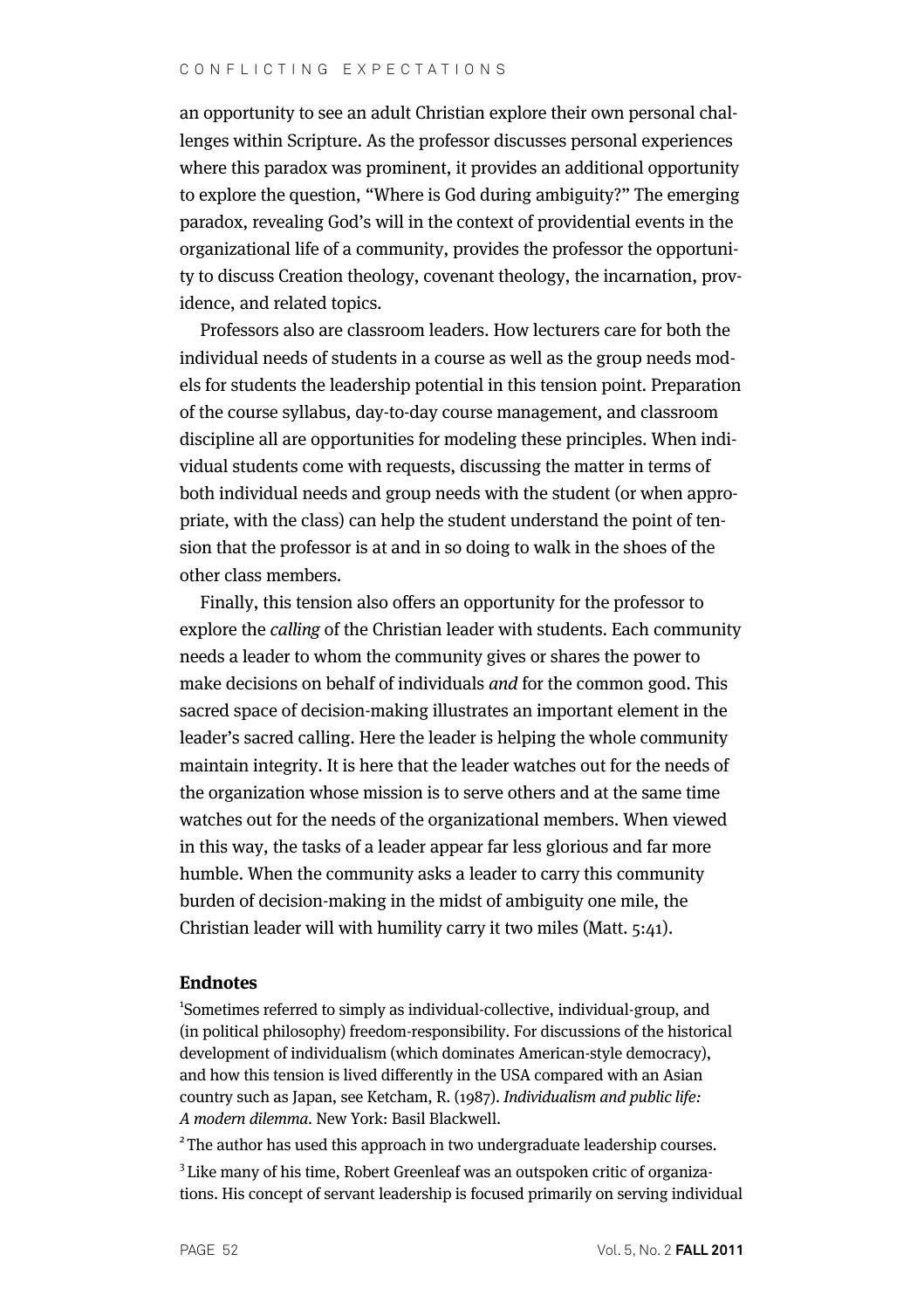members of the organization. His assumption seems to be that if you serve individuals, the organization and its needs will automatically be taken care of—an assumption that should be evaluated in light of the issues raised in this paper and in light of organization theory.

## **References**

- Amason, A. C. (1996). Distinguishing the effects of functional and dysfunctional conflict on strategic decision making: Resolving a paradox for top management teams. Academy of Management Journal, 39(1), 123-148.
- Aram, J. D. (1976). Dilemmas of administrative behavior. Englewood Cliffs, NJ: Prentice-Hall.
- Argyris, C. (1957). Personality and organization: The conflict between system and the individual. New York, NY: Harper & Row.
- Barnard, C. I. (1938). The functions of the executive. Cambridge, MA: Harvard University Press.
- Berkof, L. (1941). Systematic theology. Grand Rapids, MI: Eerdmans.
- Bouchikhi, H. (1998). Living with and building on complexity: A constructivist perspective on organizations. Organization, 2, 217-232.
- Cafferky, M. E. (2007). Celebrating paradoxes of Christian leadership. The Journal of Applied Christian Leadership, 2(1), 3-19.
- Cafferky, M. E. (2012). Management: A faith-based perspective. Upper Saddle River, NJ: Pearson Education.
- Clegg, S., da Cunha, J. V., & e Cunha, M. P. (2002). Management paradoxes: A relational view. Human Relations, 55(5), 483-503.
- Collins, J. (2001). Good to great. New York, NY: HarperBusiness.
- De George, R. T. (2006). Business ethics (6th ed.). Upper Saddle River, NJ: Pearson Prentice Hall.
- Fayol, H. (1949). General and industrial management. London: Sir Isaac Pitman & Sons.
- Greenleaf, R. (1977). Servant leadership: A journey into the nature of legitimate power and greatness. New York, NY: Paulist Press.
- Griffiths, B. (1984). The creation of wealth: A Christian's case for capitalism. Downers Grove, IL: InterVarsity Press.
- Hamel, G. (2007). The future of management. Boston, MA: Harvard Business School Press.
- Hobbes, T. (1660/1996). The leviathan. New York, NY: Cambridge University Press.
- Hoeksema, H. (1966). Reformed dogmatics. Grand Rapids, MI: Reformed Free Publishing Association.
- Hofstede, G. H. (1984). Culture's consequences: International differences in workrelated values. Beverly Hills, CA: Sage.
- Hofstede, G. H. (1993). Cultural constraints in management theories. The Executive, 7(1), 81-94.
- Holmes, A. (1985). The making of a Christian mind, a Christian world view & the academic enterprise. Downers Grove, IL: InterVarsity Press.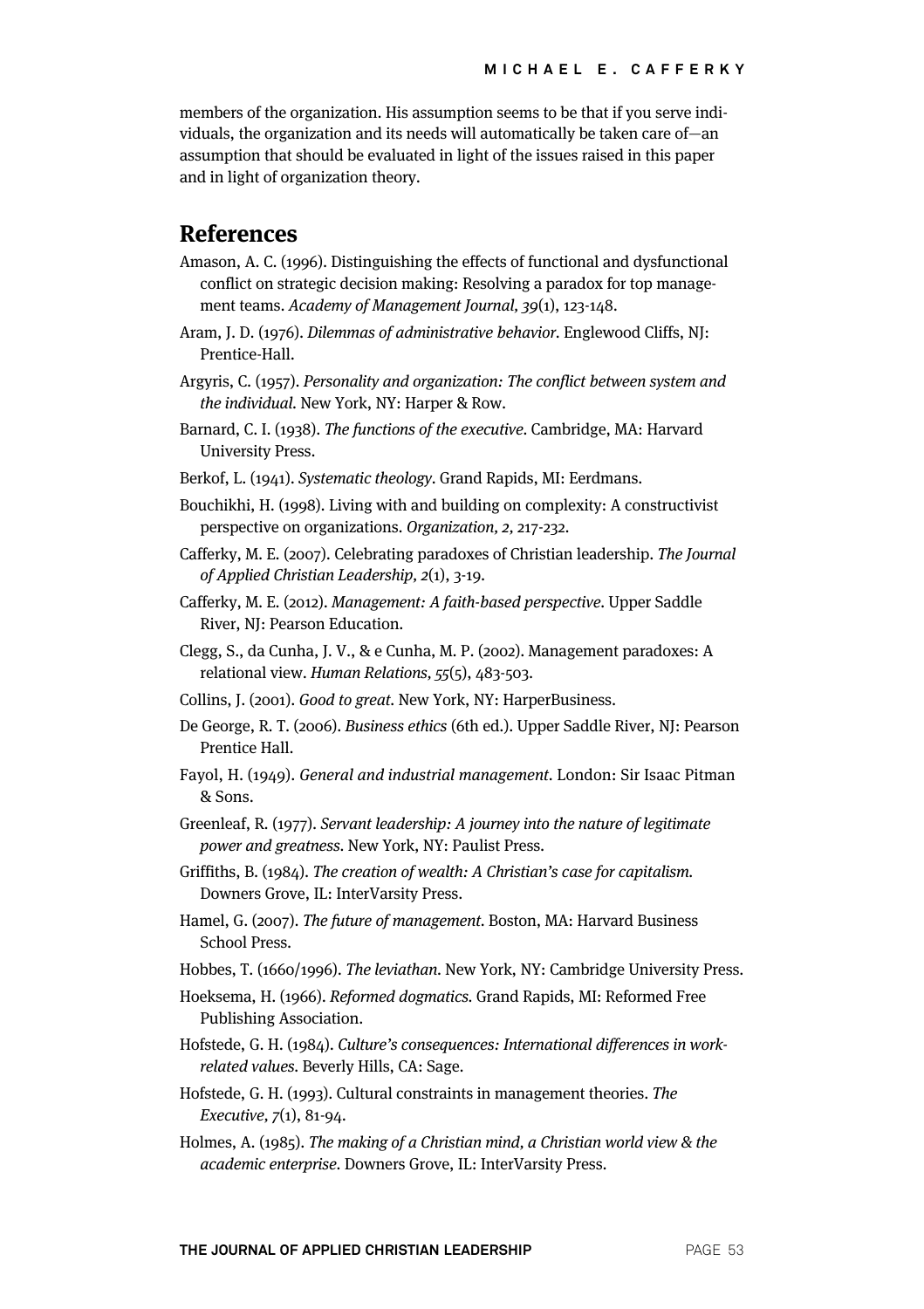- Johnson, B. (1996). Polarity management: Identifying and managing unsolvable problems. Amherst, MA: HRD Press.
- Keidel, R. W. (1995). Seeing organizational patterns: A new theory and language of organizational design. San Francisco, CA: Berrett-Koehler.
- Ketcham, R. (1987). Individualism and public life: A modern dilemma. New York, NY: Basil Blackwell.
- Kim, U., Triandis, H. C., Kagitcibasi, S. C., Choi, S. C., & Yoon, G. (1994). Individualism and collectivism: Theory, method and applications. Thousand Oaks, CA: Sage.
- Koslowski, P. (2005). The common good of the firm as the fiduciary duty of the manager. In N. Capaldi (Ed.), Business and religion: A clash of civilizations? (pp. 301-312). Salem, MA: M & M Scrivener Press.
- Langfred, C. W. (2000). The paradox of self management: Individual and group autonomy in work groups. Journal of Organizational Behavior, 21(5), 563-585.
- Lewis, M. W. (2000). Exploring paradox: Toward a more comprehensive guide. Academy of Management Review, 25(4), 760-776.
- Locke, J. (1690/1823). Concerning the true original extent and end of civil government. In The works of John Locke. The two treatises of government (Vol. V). London: W. Sharpe and Son.
- Lukes, S. (1971). The meanings of "individualism." Journal of the History of Ideas, 32(1), 45-66.
- March, J. G., & Simon, H. A. (1993). Organizations (2nd ed.). Cambridge, MA: Blackwell.
- Mayo, E. (1933). The human problems of an industrial civilization. New York, NY: Macmillan.
- Milne, A. J. M. (1968). Freedom and rights. New York, NY: Humanities Press.
- Nash, L. L. (1994). Believers in business. Nashville, TN: Thomas Nelson.
- Novak, D. (2000). Covenantal rights: A study in Jewish political theory. Princeton, NJ: Princeton University Press.
- Parsons, T., & Shils, E. A. (1962). Toward a general theory of action: Theoretical foundations for the social sciences. New York, NY: Harper & Row.
- Pascale, R. T. (1985). The paradox of "corporate culture": Reconciling ourselves to socialization. California Management Review, 27(2), 26-41.
- Perrow, C. (1986). Complex organizations: A critical essay. (3rd ed.). New York, NY: McGraw-Hill.
- Robertson, O. P. (1980). The Christ of the covenants. Grand Rapids, MI: Baker.
- Roethlisberger, F. J. (1941). Management and morale. Cambridge, MA: Harvard University Press.
- Rousseau, J. J. (1762/1913). The social contract and discourses. New York, NY: E. P. Dutton.
- Selznick, P. (1948). Foundations of the theory of organizations. Sociological Review, 13, 25-35.
- Selznick, P. (1957). Leadership in administration: A sociological interpretation. New York, NY: Harper & Row.